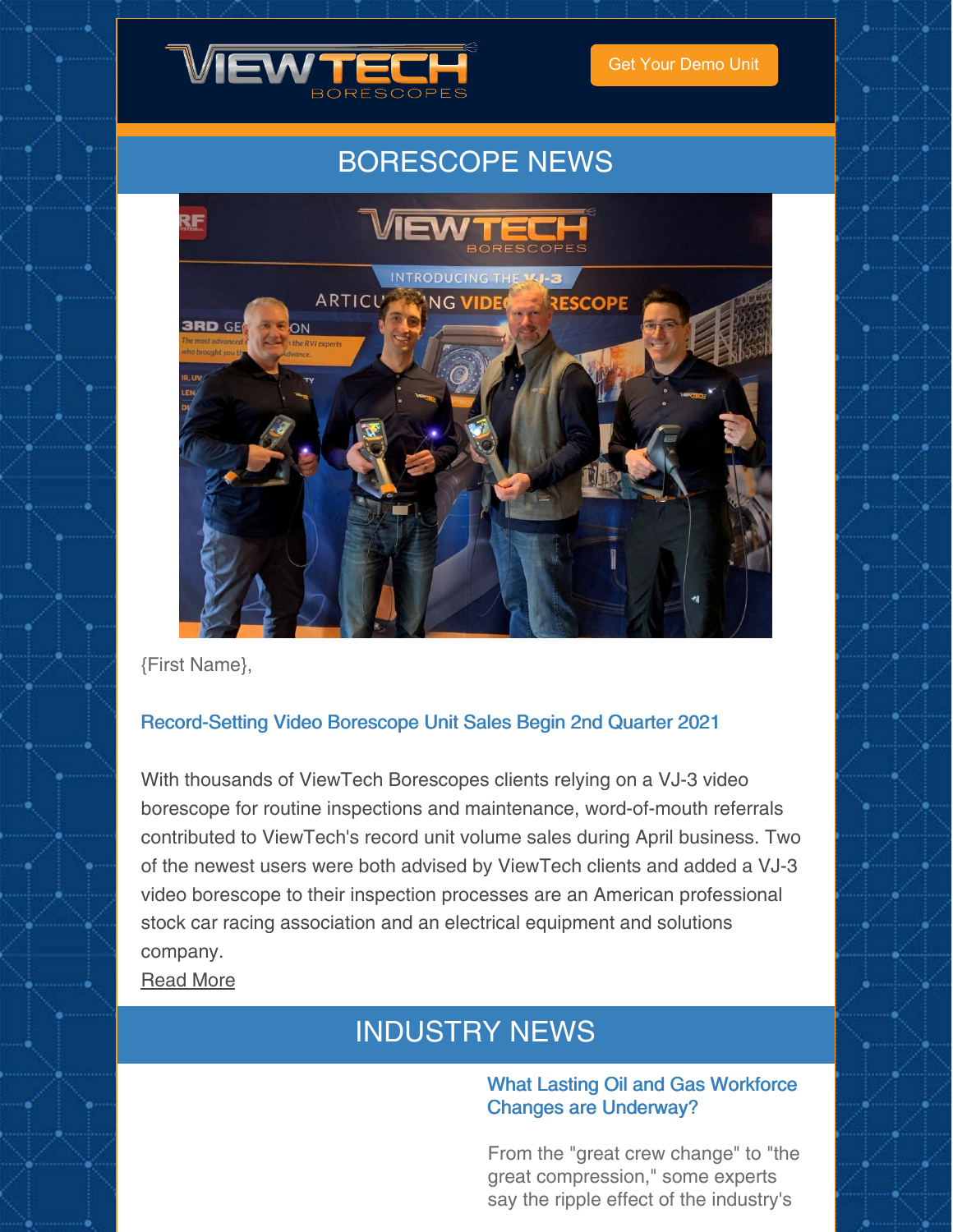

**GISM** 

**INSTITUTE FOR SUPPLY MANAGEMEN** 

cyclical upswings and downturns has played a part in keeping the latest technology out of the hands of some of the most crucial workforce - until now.

#### READ [MORE](https://www.rigzone.com/news/what_lasting_oil_and_gas_workforce_changes_are_underway-18-may-2021-165458-article/)

#### Manufacturing Expansion to Last Through 2021, ISM Says

Economic expansion in manufacturing will last for the rest of this year, the Institute of Supply Management said in a forecast issued May 18, 2021. Revenue in manufacturing is expected to rise by an average of 7.2 percent this year, the Tempe, AZbased group said. That's higher than a December forecast that called for 6.9 percent again.

#### READ [MORE](https://www.sme.org/technologies/articles/2021/may/manufacturing-expansion-to-last-through-2021-ism-says/)



#### Testing Professionals Relive Extraordinary Experiences from their **Careers**

Claude Sauvageau, director of testing and capital projects at PMG Technologies in Blainville, Quebec, Canada, recalls a monumental project on which he had to venture beyond his automotive roots.

READ [MORE](https://www.automotivetestingtechnologyinternational.com/industry-opinion/ill-never-forget.html)

### UPCOMING TRADESHOWS



Turbine Engine Technology [Symposium](https://www.viewtech.com/about-us/tradeshows/turbine-engine-technology-symposium-tets-2021/?utm_source=newsletter&utm_medium=email&utm_campaign=newsletter0521) - TETS 2021 June 28-30, 2021 Dayton, OH